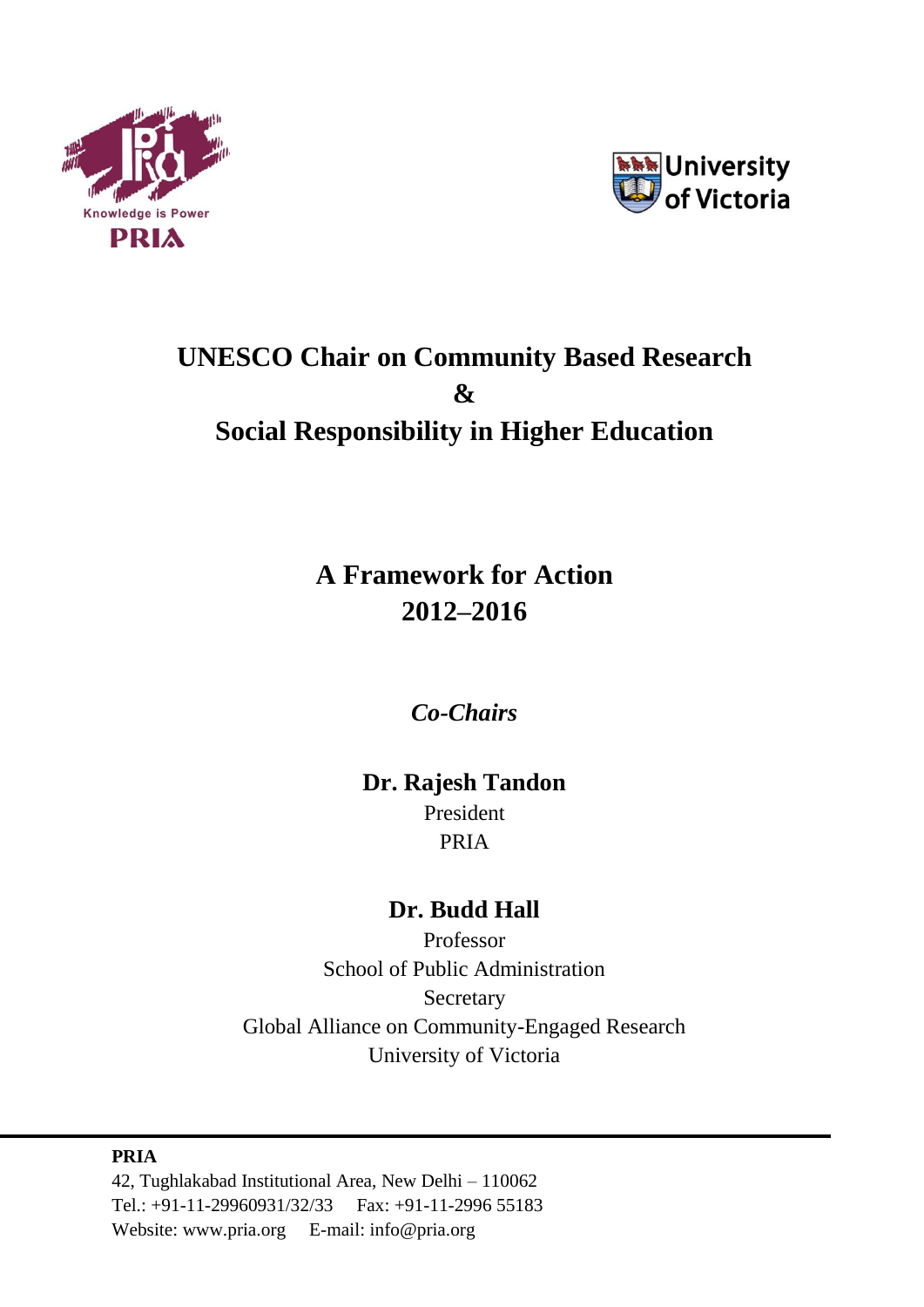#### **I. Civilizational Crises & Knowledge Democracy**

We live in uncertain and complex times; citizens around the world are asking their leaders for answers to their daily travails.

The civilizational crises at this juncture of human history are manifested in three distinct, yet interrelated, trends. First, the scale of material prosperity achieved by many households and communities is unprecedented in human history; material wellbeing, quality of life, longevity of consumption and accumulation of wealth has reached mind-boggling levels today. Yet, such prosperity co-exists with unprecedented and widespread deprivations; shocking as it may seem, deprivation within seas of prosperity can be found around all societies today. If humanity has the means to generate such wealth and material well-being for some, how come those means are not applied for the well-being of all?

The second trend of civilizational crisis is manifested in the large-scale disturbance to the larger eco-system in which humanity has thrived over the centuries, and civilizations were built and nurtured. The almost irreversible changes manifest in ecological systems and networks due to exploitation of natural resources that threaten the very foundation of present human civilization. Restoration of that delicate balance requires use of inclusive intelligence of nature itself.

Third, there is a growing disconnect between the aspirations of individuals and the responses from governance institutions in societies. As aspirations for collective and shared well-being rise, deficits in the design and operation of institutions in governing human collectives have begun to show. Deficits in democracy as the most respected and accepted form of governance of societies have become all too obvious even in those societies which have a longer tradition of democratic institutions.

It is being argued that knowledge mobilization at a grand scale will help address these challenges. Much of this discourse is focusing on the concepts of **knowledge economy**, knowledge as a commodity and knowledge as a profession in the global market place. Institutions of higher education are being resourced to provide a flexible, highly skilled work force and "patented" and "patentable" knowledge so that economic progress can be fuelled. However, the roles of Higher Education Institutions (HEIs) and universities as public institutions, and knowledge as a common public good, can only be advanced in the perspective of **knowledge society**. In this perspective, knowledge is seen to serve the larger public purpose for human and social well-being, even though for the most part the nature of knowledge and the origins of knowledge are not brought into question.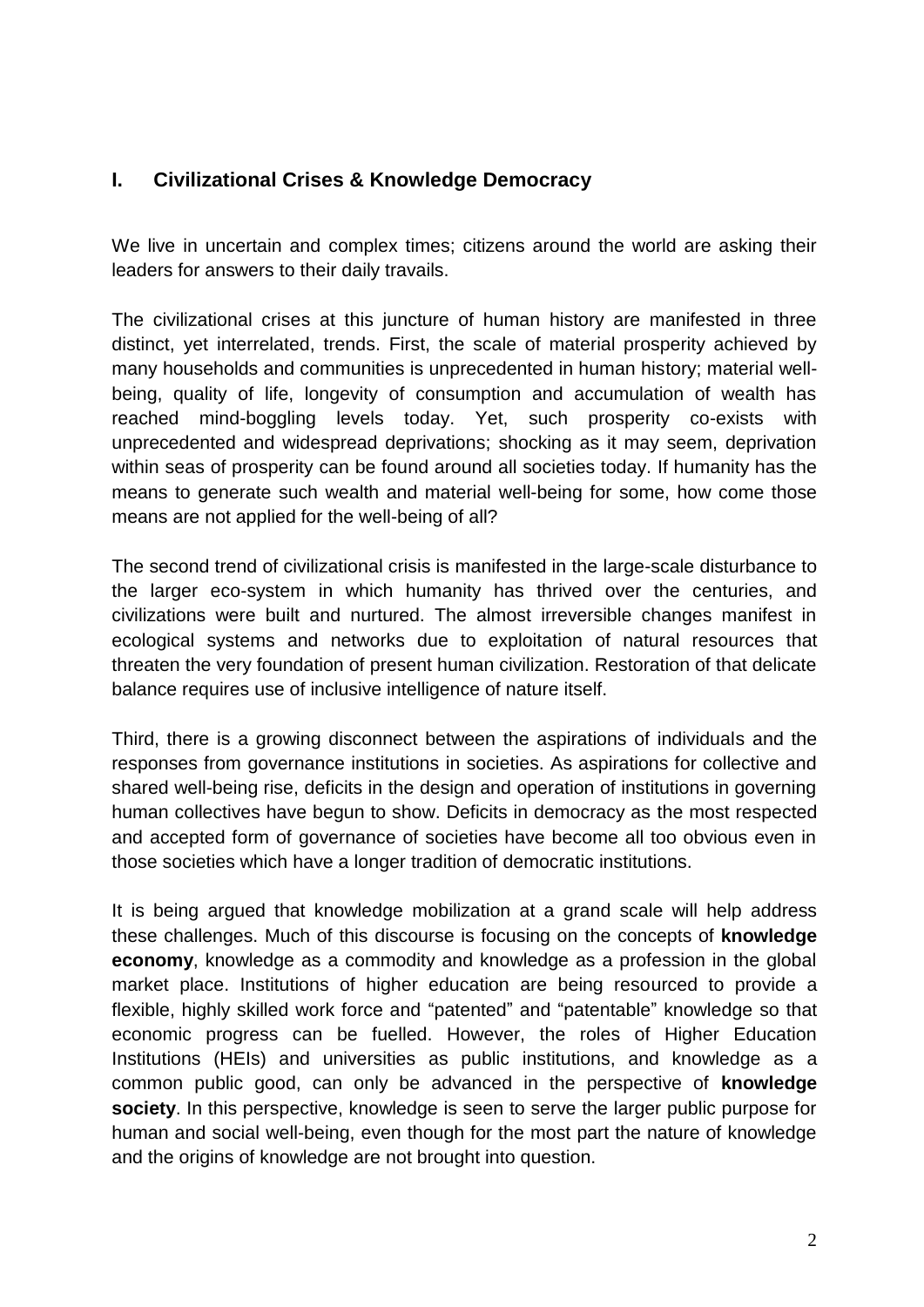Yet, many public institutions have also relied on "science" as a means for producing new knowledge; in this narrow scientific pursuit of knowledge, other forms, modes and types of knowledge have been marginalized and de-legitimized. Current modes of knowledge production and control have failed to address two major challenges of humanity till today: conflicts around human co-existence, and in relationship with nature.

It is useful to recognize that "subaltern" perspectives have begun to be drawn on in addressing the major challenges of our times. The relations of power, domination and control that characterize such conflicts between humans and with nature have been the central themes of subaltern discourses and world-views for a long time. Interestingly, such subaltern word-views have demonstrated the practice of cohabitation and co-existence with different human collectives, and with nature around them. Such practices of co-habitation have evolved a vast body of knowledge that privileges human understanding and the capacity of its institutions in a longitudinal, trans-generational sense. Rootedness of such knowledge in the subaltern communitarian practices has the potential to inform new ways of organizing human collectives and co-habitation "from the bottom up".

A radically different proposal is that of **knowledge democracy**. In this view, multiple modes, forms and expressions of knowledge are accepted as legitimate; ecologies of knowledge and cognitive justice provide new bases for propagating knowledge democracy as an approach to finding new ways of understanding and addressing these crises. Over the past four decades, various approaches to research have demonstrated ways to include such diversities of knowledge in enquiry. Participatory research and community based research have been mainstreamed methodologies in this stream of practices for the operationalization of a knowledge democracy while simultaneously generating innovative solutions for sustainable transformations of societies.

### **II. Social Responsibility in Higher Education**

While progress in science and technology has brought considerable benefits for many in terms of greater well-being, prosperity and life expectancy, not all have reaped such high rewards. Rapid growth, technologization and consumerism, to name a few, have left a legacy of poverty, social exclusion, inequality and injustice, cultural corrosion, illiteracy and environmental deterioration. We are indeed confronted with a perpetuation of disparities between, amongst and within nations and yet there is a wealth of knowledge within communities around the world that goes untapped. The world's indigenous peoples, women and others – the poorest of the poor – have understandings and knowledges that, if tapped, could indeed help move us along a more healthy and sustainable path of development.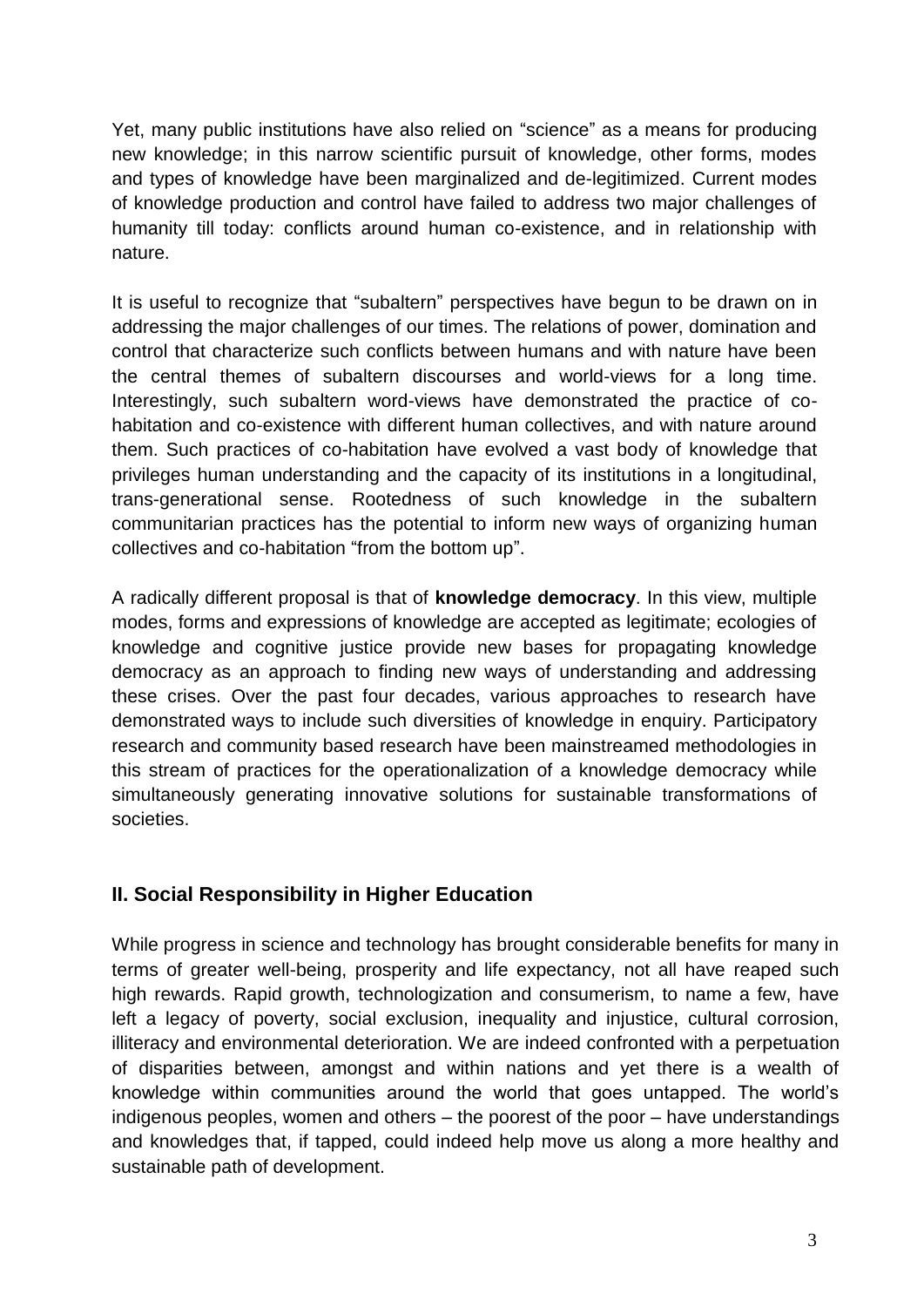HEIs can no longer continue to stand aloof and disconnected but, rather, must create opportunities and become spaces of encounter where students and communities of the 21st century can learn together to become more active, engaged citizens in the creation of knowledge for a more just and sustainable world. How HEIs can better tap into existing knowledge, encourage the co-creation of new knowledge through participatory processes of enquiry and investigation, and use the findings to challenge and find new solutions to social and environmental problems is the contribution the work outlined in this report will make.

The Final Communiqué from the UNESCO World Conference on Higher Education of July 8, 2009 opens with a section on the "Social Responsibility in Higher Education". Item 1 notes: "Higher education is a public good and the responsibility of all stakeholders." Item 2 notes: "Higher education has the social responsibility to advance our understanding of multifaceted issues...and our ability to respond to them... It should lead society in generating global knowledge to address global challenges, inter alia, food security, climate change, water management, intercultural dialogue, renewable energy and public health."

Cristina Escrigas, Executive Director of the Global University Network for Innovation (GUNI), agrees it is time to "review and reconsider the interchange of values between university and society; that is to say, we need to rethink the social relevance of universities". Humanity, she continues, "is now facing a time of major challenges, not to say serious and profound problems regarding coexistence and relations with the natural environment. Unresolved problems include social injustice, poverty and disparity of wealth, fraud and lack of democracy, armed conflicts, exhaustion of natural resources and more".

On September 23, 2010, eight international networks<sup>1</sup> supporting community–university engagement across the globe gathered to issue a call for increased North-South cooperation in community–university research and engagement. They called for "all higher education institutions to express a strategic commitment to genuine community engagement, societal relevance or research and education and social responsibility as a core principle."

In their present formulation, institutions of higher education are expected to serve three missions: teaching, research and service. The mission of "service" is seen independent of teaching (or education) and research (or knowledge). In operational terms, primacy is attached to the teaching and research functions of HEIs; "service" is undertaken afterwards. Many connotations of "service" tend to assume that knowledge and expertise available to HEIs will be transferred to communities and thus help them address their problems. No assumption is made that community

<u>.</u>

<sup>&</sup>lt;sup>1</sup> The eight networks were the Centro Boliviano de Estudios Multidisciplinarios (CEBEM), Commonwealth Universities Extension and Engagement Network, Global Alliance on Community Engaged Research (GACER), Global Universities Network for Innovation (GUNI), Living Knowledge Network, PASCAL International Observatory, Participatory Research in Asia (PRIA), and the Talloires Network.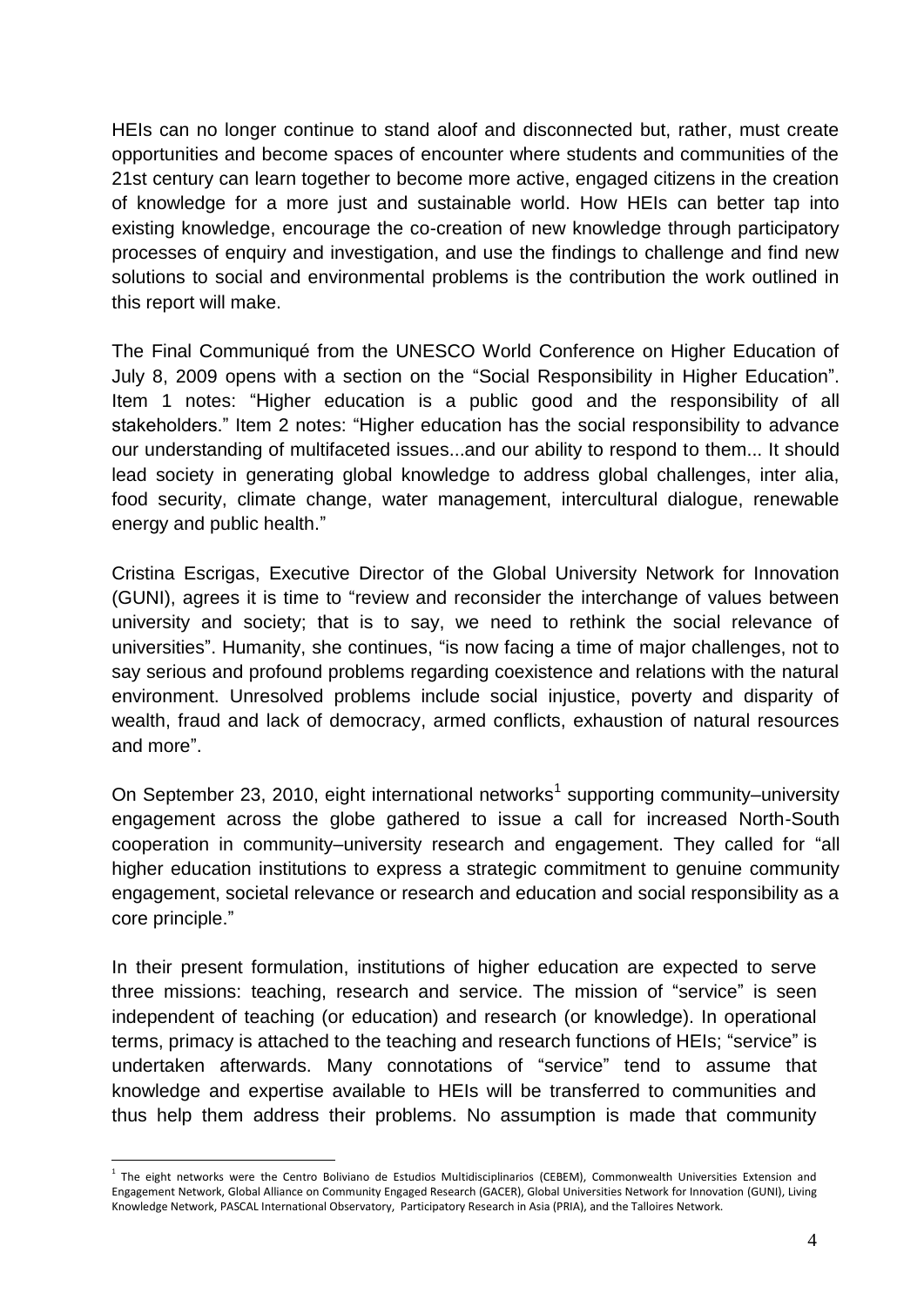engagement may sometimes actually contribute to improvements in HEIs, specially to their teaching and research functions.

It is important to approach the challenge of engagement by HEIs in larger society in an integrated manner, to be able to explore ways in which this engagement enhances teaching (learning and education) and research (knowledge production, mobilization and dissemination). The engagement should be approached in ways that accept multiple sites and epistemologies of knowledge, as well as the reciprocity and mutuality in learning and education through such engagement. In this sense, it calls upon policy-makers and leaders of HEIs around the world to "rethink" social responsibilities of higher education and to become part of the societal exploration for moving towards a more just, equitable and sustainable planet over the next decades.

### **III. Creation of UNESCO Chair**

The UNESCO Chair in Community Based Research and Social Responsibility in Higher Education grows out of and supports the UNESCO global lead to play "a key role in assisting countries to build knowledge societies" (Box 5: UNESCO Medium Term Plan).

It further falls within the Overarching Objective 1 in the Medium Term Plan of "attaining quality education for all and lifelong learning" and is linked to paragraph 47 of the Medium Term Plan which states, "The UNESCO Chairs and UNITWIN networks will be mobilised as think tanks and as arenas for production and transfer of knowledge." It also builds on paragraph 49 which states, "Higher Education and Teacher Education will be central for the realisation for EFA goals and MDGs...." It will further enable the achievement of one of the expected outcomes under Strategic Programme Objectives, namely, "Vulnerable and disadvantaged groups as well as indigenous peoples be empowered to participate in development processes throughout life in all regions." Para 54 of the Medium Term Plan further states that, "All programmes will integrate interdisciplinary approaches...and capacity-building through the integration of research and education."

This recently created UNESCO Chair uniquely has its home in two complementary but distinct institutions. It is co-located at the Community Development Programme in the School of Public Administration at the University of Victoria (UVic) in Canada and at the Society for Participatory Research in Asia (PRIA) located in New Delhi, India. Dr. Rajesh Tandon, Founding President of PRIA and Dr. Budd L Hall, Professor of Community Development at UVic serve as the first Co-Chairs. The Global Alliance for Community-Engaged Research (GACER) is the global network facilitated by Drs. Tandon and Hall to influence policy development and to share lessons within key regional and global spaces and it serves as a link to regional and global networks around the world.

The UNESCO Chair supports North-South-South and South-South partnerships that build on and enhance the emerging consensus in knowledge democracy. It strengthens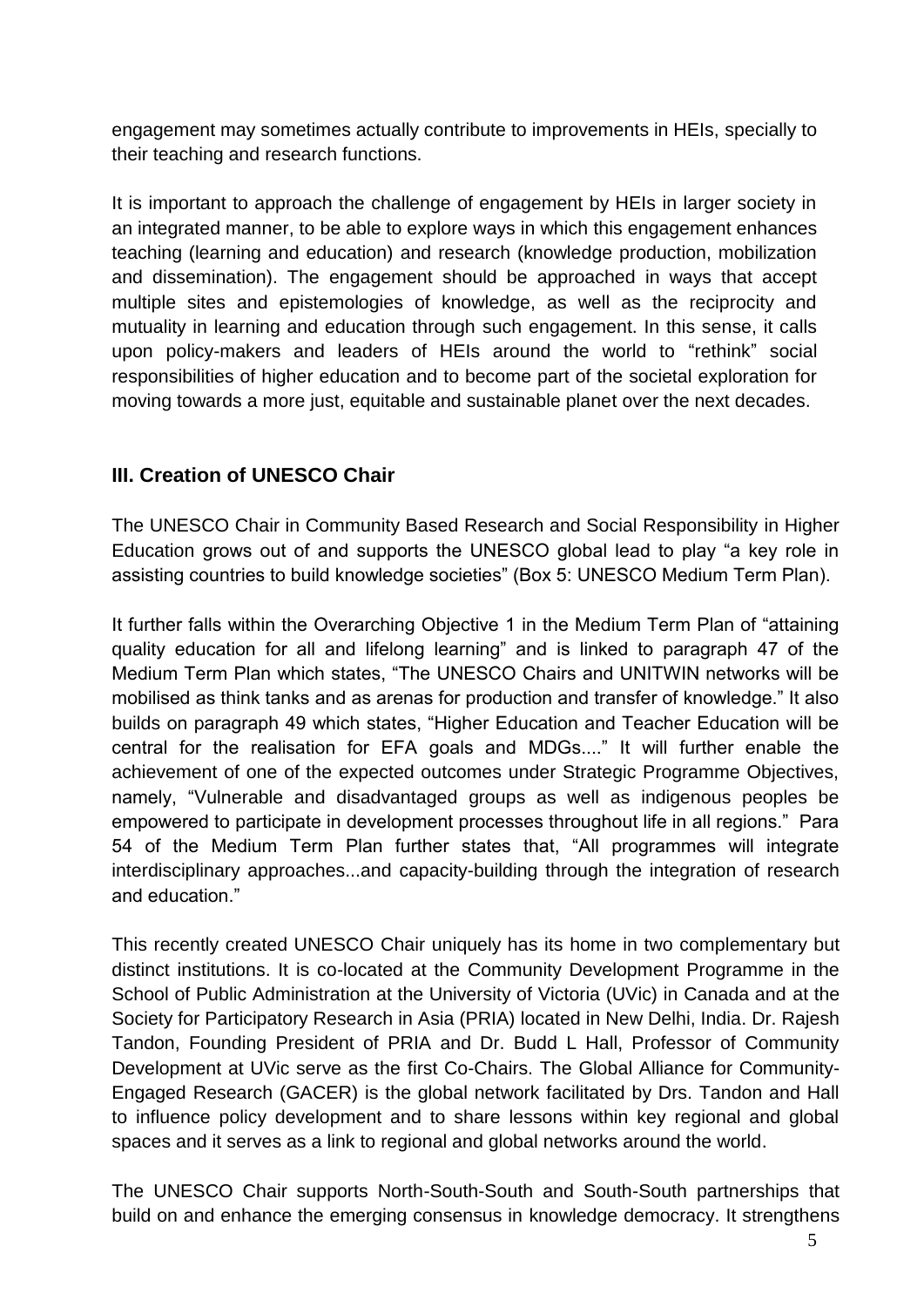recent collaboration between the Higher Education section in UNESCO, the Global University Network for Innovation (GUNI) and the Global Alliance on Community University Engagement (GACER). It co-creates new knowledge through partnerships among universities (academics), communities (civil society) and government (policymakers) leading to new capacities; new solutions to pressing problems related to sustainability, social and economic disparities, cultural exclusion, mistrust and conflict; awareness among policy makers; enhanced scholarship of engagement; and modified pedagogy of community based research.

It is hoped that the work of the UNESCO Chair will contribute to:

- *Supportive policies*: through government support and research funding
- *Trained professionals*: researchers, scholars, students, practitioners
- *Enhanced partnerships*: between civil society, universities, North-South-South networks
- *Supportive leadership*: from academic councils, university administrations, vice chancellors and civil society leaders.



#### **IV. Framework for Action**

The broad framework for action to elaborate further the work of the UNESCO Chair needs to be strategically determined. In several recent conversations with networks and institutions involved in supporting the creation of this Chair (see annexure 1), it has become clear that many different experiments and efforts are already taking place in promoting community based research, community–university partnerships, community engagements by HEIs and social responsibility. The Chair will, therefore, act strategically to:

Provide a *space for encounter* of these multiple experiences and practices across institutions and actors.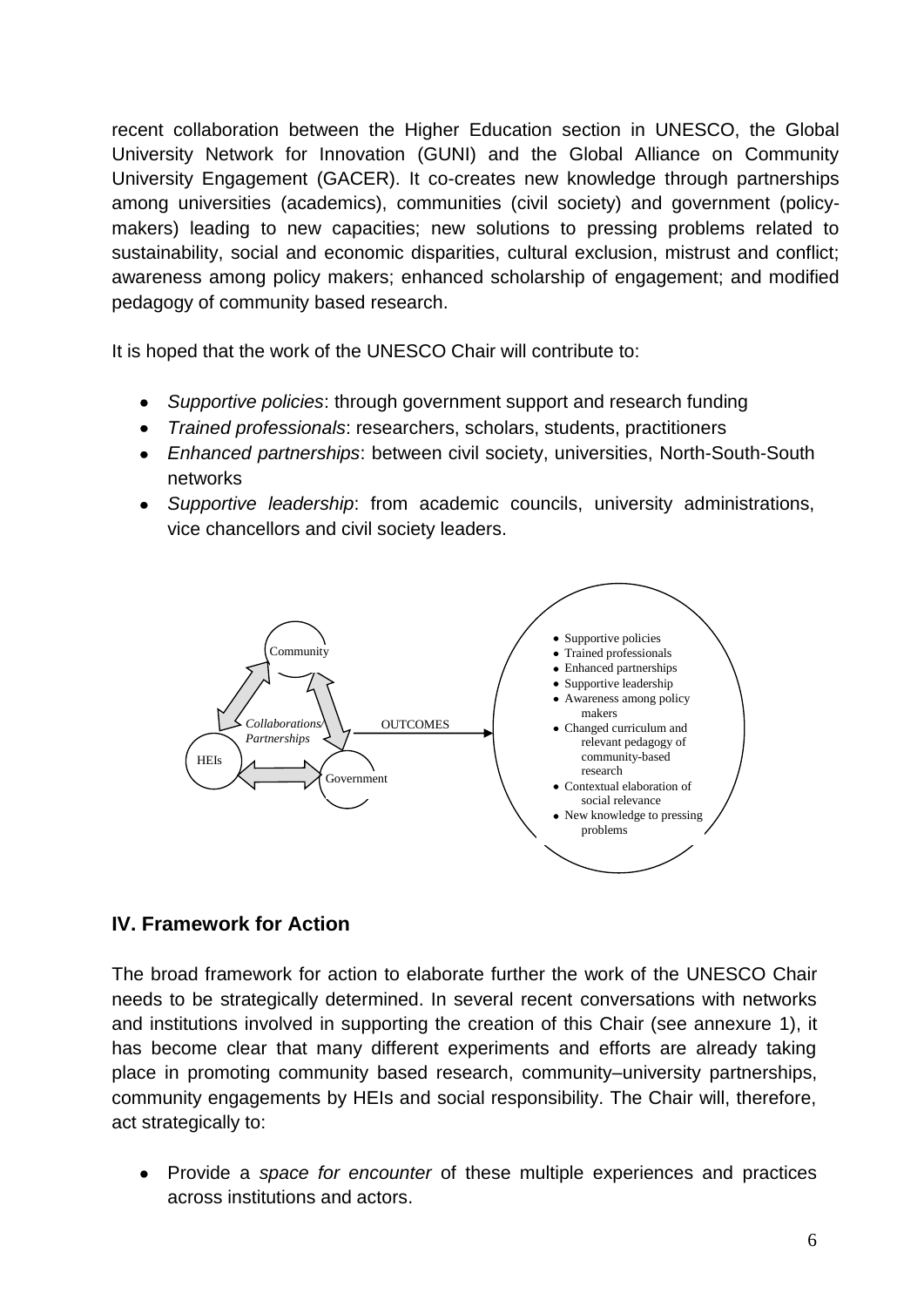- *Amplify the voices* of practitioners of community based research and social responsibility for policy dialogues, development and reforms.
- Support *multiplication and scaling-up of capacity enhancement* of actors inside and outside the institutions of higher education.

The above perspective demands that the programme of activities of the Chair serve multiple constituencies and multiple spheres. The building block of this work is local and national – in Canada and in India. Yet, regional and global spheres of action are also very strategic at this juncture as many networks and associations of HEIs and policy-makers at regional and global levels need to be engaged and influenced.

Broadly defining the mandate of the UNESCO Chair in three distinct, yet inter-related arenas, the framework for action must include:

- Research and knowledge mobilization
- Capacity enhancement
- Policy development

In order to ensure the greatest strategic impact over the next four years (2012-16) to generate the kinds of outcomes that have been identified earlier, the work programme should be operationalized and implemented in partnership with other initiatives, locally and globally. The UNESCO Chair will utilize its "**convening**" capacities with vast numbers of networks and institutions in civil society, academia and the government; working in partnership with others will be the practice for scaling up impacts.

The broad areas of work, based on the above considerations, are identified as:

#### **A. Research & Knowledge Mobilization**

Two broad streams of research will be focused upon:

#### a) Innovations in Community based Research Methodologies

Over the past decade, in several local sites, on a variety of issues related to social justice, inclusion, poverty alleviation, environmental sustainability and gender justice, community based research has been practised to address real issues facing the people and communities (variously emphasized under the rubric of MDGs, Human Development, Sustainable Livelihoods, etc). Much of this practice has attempted to facilitate co-creation of knowledge in ways that synthesize local experiences with professional expertise. It is in the synergy of such interactions that new knowledge is produced, which has practical and theoretical relevance and resonance.

In addition, there is evidence that partnership facilitation structures between communities and HEIs enhance the capacities of civil society organizations to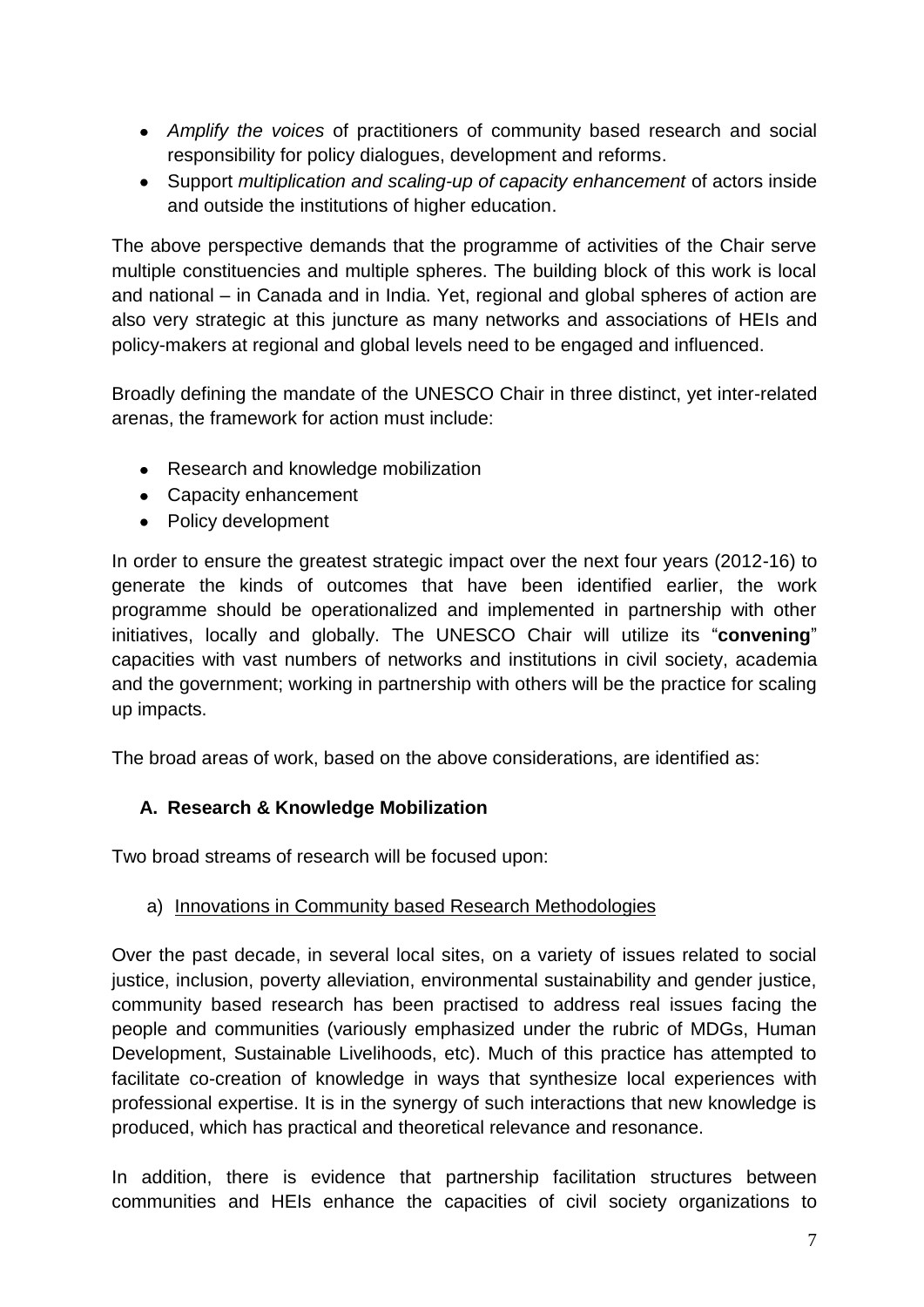systematize knowledge in their sectors, to play the role as equals in the coconstruction of knowledge with engaged academics and generally strengthen the knowledge democracy functions in society. These innovative structures, based both in the community and higher education settings, need much more study from an impact assessment perspective. Innovative practices have not been systematically documented, analyzed and synthesized for larger dissemination and further use.

#### b) Approaches in Social Responsibility

Demand for public accountability and local relevance of higher, post-secondary education is growing rapidly in many societies; this demand is being responded to in many different ways by different types of institutions. Some respond through service learning and student internships; some by co-production of knowledge where local communities act as partners; some others bring in the experiences of communities and practitioners in designing curricula and teaching new problem- and issue-centred courses. This social responsibility is expressed both inside and outside the institutions. Inside, it is expressed in the manner in which institutions are governed, the values and principles of citizenship that are integral to education, and respect for diversity and human rights as guiding beacons for conducting the core business of such educational institutions. Externally, the process of engagement with communities and practitioners – in civil society as well as government and the private sector – is premised on mutual respect, shared influence and openness to two-way learning. Practical manifestations of this take place in partnership projects, education based on lifelong learning and recognition of prior learning based on practical knowledge. Inquiry into the institutional, policy and leadership aspects of such approaches has lagged behind practice in a diversity of settings and contexts.

One of the key challenges in the developing world is the absence of good information about innovations, new practices and policies. A key activity of the programme will be sharing this knowledge in a manner that practitioners can access and utilize the same. One of the primary vehicles for reaching out will be the new portal – www.practiceinparticipation.org – launched by PRIA where a whole section would be devoted to community based participatory research. Global dialogues and partner networks would be another ongoing vehicle for doing the same.

#### **B. Capacity Enhancement**

Community based research has emerged over the past 35 years in a variety of discourses and practices. While easy to define as an approach to knowledge construction based on themes, issues and questions coming from the "community", the reality is that this is a complex and value based process. In spite of the proliferation of textbooks and courses, individual and collective skills in community based research have largely been acquired in an informal manner. It is important that specific and targeted interventions are made to strengthen and deepen capacities of individuals in undertaking such innovative research methodologies. Preparing a new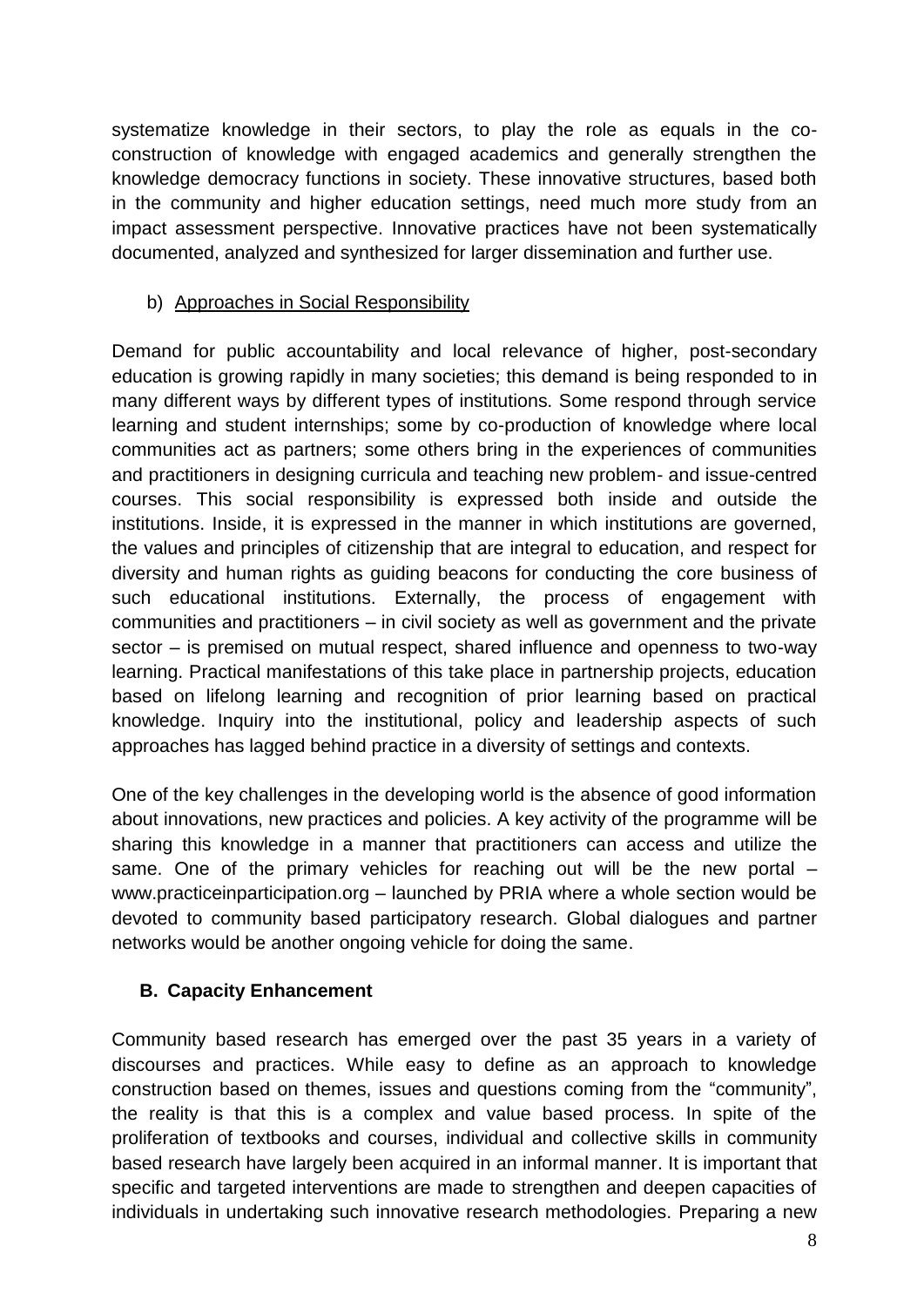generation of engaged scholars, within both the academic as well as civil society sectors, needs to be attended to.

Both formal and non-formal channels of learning need to be supported. Formal channels would entail recruiting students at undergraduate and graduate levels to study community based research methodologies in formal and distance education courses; once initial curriculum is developed and piloted, then its scaling-up will be enabled through a system of accreditation such that many other institutions can conduct such learning programmes.

Training workshops for cohorts of practitioners and researchers together would be conducted to pilot the curriculum and methods of learning for the non-formal channels in different locations in the South and North. These learning materials would then be converted into manuals in open source formats (for print, CD and new media) and made available in a manner that they can be used as well as new materials added and strengthened.

#### **C. Policy Development**

The capacity of institutions of higher education to sponsor, support and promote initiatives that deepen social accountability practices internally and externally needs to be strengthened in an action-learning mode. Practical experiences and insights gained from actual efforts will be the basis for such dialogue and sharing. Special attention will be given to institutional policies, structures and leadership.

Primary activity in this regard will be to co-convene short dialogues of leaders of institutions of higher education in different cross-cutting contexts. The dialogues would have to be carried out in partnership with, and as part of, ongoing conferences and meetings of leaders, ministers and professionals of higher education. The main focus of policy development is at the national level, though opportunities for regional and global policies (like ASEAN, EU, African Union, etc) may also be pursued. Policy development will attempt to use research, knowledge mobilization and dialogues for encouraging national research councils, national regulatory bodies and national ministries to frame policies that support community based research and social responsibility of higher education in different African, Asian, Latin American, Caribbean and Middle-eastern countries. The European Union's support can enable such policy development in eastern Europe and central Asia too.

#### **V. Work Plan for Year 1 (July 2012 – June 2013)**

Since the framework for action is now defined, planning for work is done on an annual basis, to take into account emergent opportunities and available resources.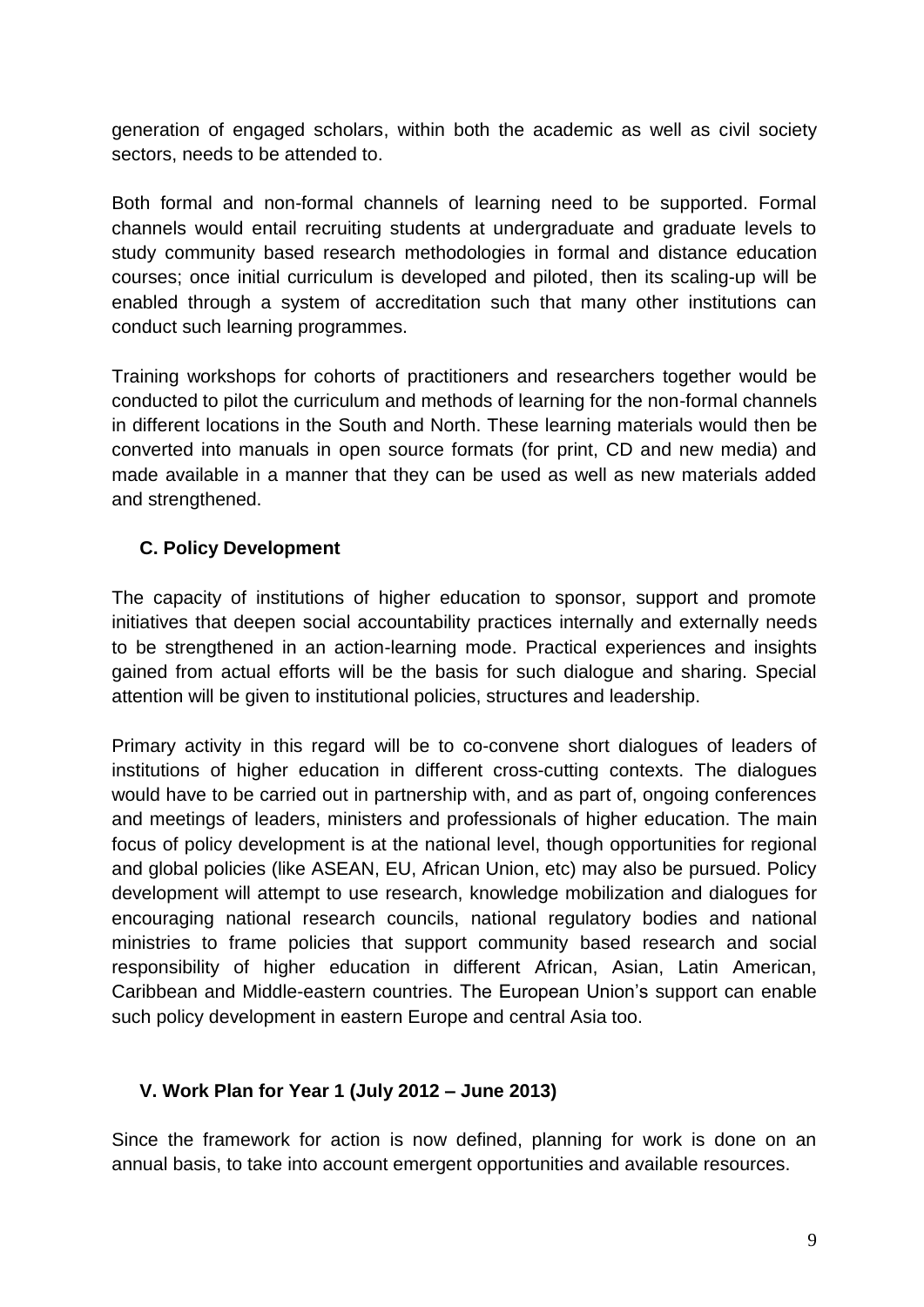Key activities during the first year comprise the following:

1. *Formal Launch of UNESCO Chair* in India: December 3, 2012

In Victoria, Canada: February 2013

Each location will conduct a seminar; there will also be a small workshop on strategies for capacity development.

*2. GUNI Report and Conference on Higher Education*

The Co-Chairs are Guest Editors of the forthcoming GUNI Report entitled "Knowledge, Engagement & Higher Education: Rethinking Social Responsibility".

| Academic Seminar             | March 4-6, 2013 at Bellagio  |
|------------------------------|------------------------------|
| <b>Global Conference</b>     | May 13-15, 2013 at Barcelona |
| Report finalized             | June 2013                    |
| <b>Published by Palgrave</b> | November 2013                |

*3. Policy dialogues in forums of higher education*

| $\bullet$ | <b>Commonwealth Education Minister's</b> |                                    |
|-----------|------------------------------------------|------------------------------------|
|           | Conference                               | August 27-29, 2012, Mauritius      |
|           | • International Meeting on Higher        |                                    |
|           | <b>Education of OECD</b>                 | September 17-20, 2012, Paris       |
|           | • Pascal International Observatory,      |                                    |
|           | <b>International Conference</b>          | October 27-28, 2012, Berts, France |
|           | • International Association of           |                                    |
|           | <b>Universities</b>                      | November 27-29, 2012, Puerto Rico  |
| $\bullet$ | Congress of the Humanities and           |                                    |
|           | <b>Social Science</b>                    | May end 2013, Victoria, Canada     |
|           |                                          |                                    |

- *4. Capacity development in community based research and community engagements*
- Asian regional workshop and curriculum development (with UKM, Malaysia), November 2012-March 2013 (write-shops for material development).
- African regional workshop and curriculum development (with Makerere University, Kampala), December 2012-April 2013 (write-shops for material development).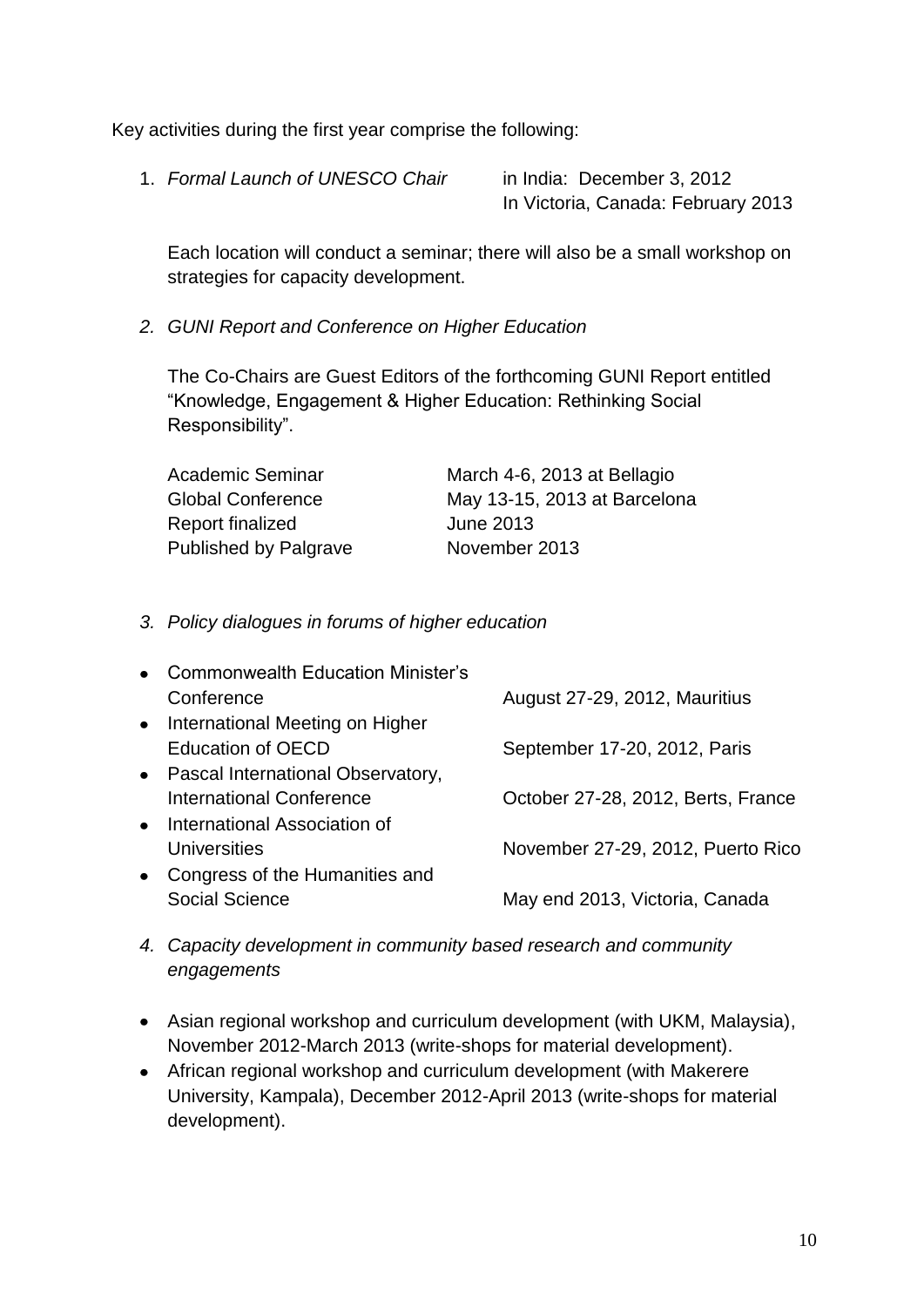- *5. Research and Knowledge Mobilization*
- Research on social responsibility as part of GUNI Report
- Case studies on innovative social responsibility
- Policy mapping on social responsibility
- UNESCO Chair blog & news
- Special Issue of the *International Journal on Action Research on Knowledge Democracy and Action Research*
- Website and portal based dissemination from PRIA
- *6. Chair structure*
- MOU between UNESCO–UVic–PRIA
- International Advisory Committee
- Partner networks and institutions
- Chair administrative units at UVic and PRIA
- Annual review and planning